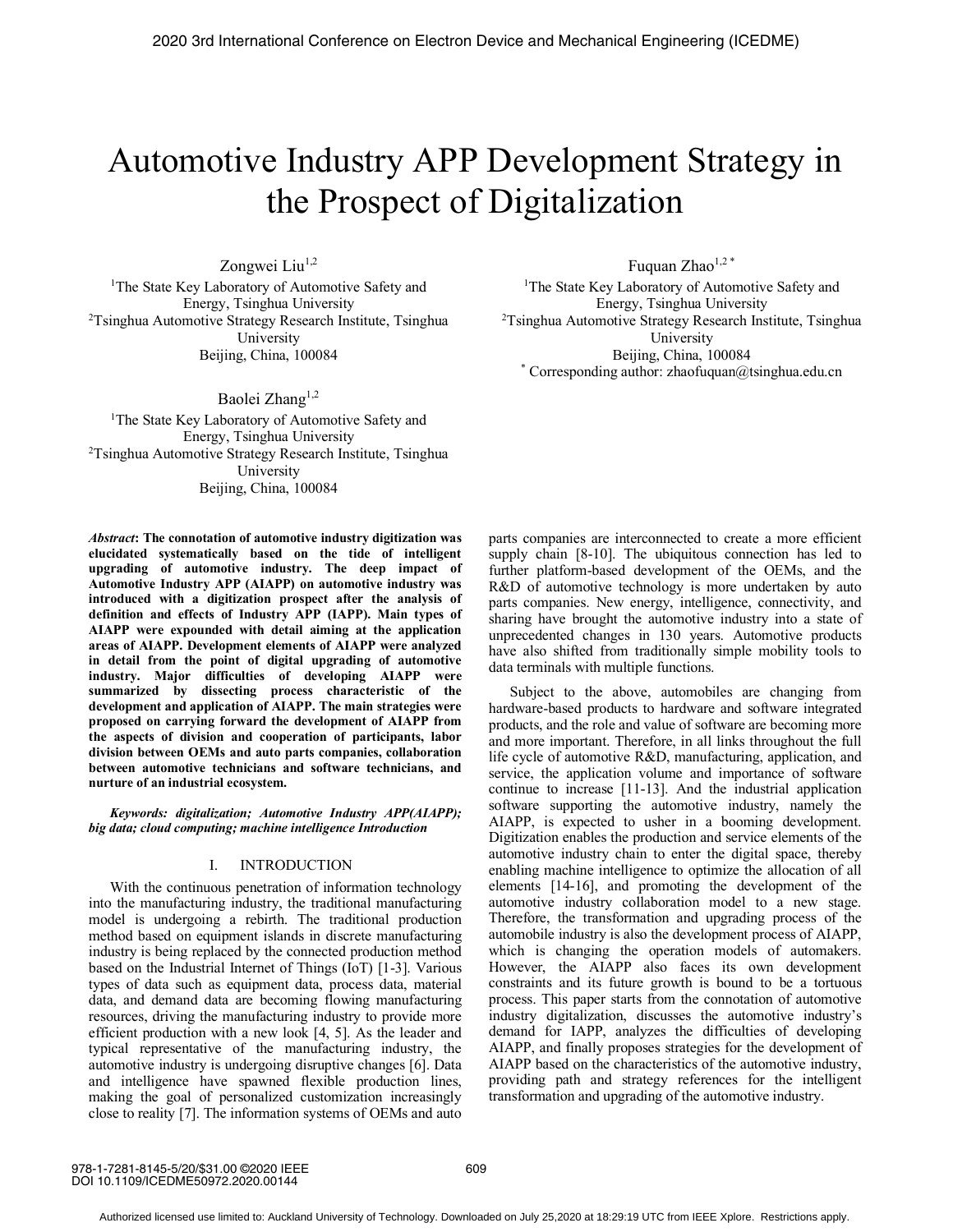## II. CONNOTATION OF AUTO INDUSTRY DIGITALIZATION AND ITS DEMAND FOR IAPP

#### *A. Connotation of automotive industry digitalization*

The automotive industry digitalization must first be based on IoT. From Internet to IoT, the upgrading and application of network technology in the automotive industry has brought all elements, including man, car, and environment, into a digital space. In this process, standardized communication protocols and data interfaces become necessary conditions for the IoT of the automotive industry. Through the IoT, the automotive industry can achieve vertical integration within the industry, horizontal integration between enterprises in the industry, and end-to-end integration between any links involved in the industrial development. With full integration of the elements, product data, operation data, value chain data, and other external data can flow freely, thereby driving value generation.



Figure 1. Characteristics of the automotive industry in the prospect of digitalization

Human, vihicle, and environment are the three basic elements of digital construction and constitute the physical entities of the automotive industry. Through digitization, all physical entities enter the digital space in the form of data, forming digital virtual bodies for the automotive industry [17]. Driven by data models, market research, product R&D, manufacturing, after-sales service, and maintenance of automotive products can all run virtually in digital space. The management measures, control schemes, etc. derived from the digital space can be re-acted on the physical entities via the digital virtual bodies. Through the organic interaction of physical entities and digital virtual bodies, the automotive industry can achieve a virtual-real integration, and machine intelligence can play a role. In the repeated iterations of physical entities and digital virtual bodies, the automotive industry will be able to make the most of resources. And this kind of virtual convergence of the automotive industry must rely on AIAPP. The characteristics of the automotive industry in the prospect of digitalization are shown in Figure 1.

#### *B. Definition and application of IAPP*

IAPP is an industrial application software that is based on the Industrial Internet and carries industrial knowledge and experience to meet specific needs. It is an important achievement of software-based industrial technology and a collective name for industrial application software. IAPP makes tacit and scattered knowledge explicit, organized and systematic, promotes knowledge precipitation, transmission and reuse, enlarges value creation, and gives play to software's role of "enabling capability, value, and intelligence", optimizes the operation of the physical world and promotes the quality improvement, efficiency enhancement and upgrading of industries [18].

IAPP is oriented to industrial application scenarios and is a knowledge product of software-based industrial technology. It adopts the Industrial Internet for development, application and sharing, excavates and encapsulates industrial knowledge, and provides intelligent support for specific problems in the production and operation of enterprises. It is a common crystallization of human industrial civilization and information technology [19, 20]. IAPP can integrate the industrial knowledge, experience, and technology that humans have accumulated over hundreds of years, and continuously improve and optimize it with the assistance of machine intelligence [21]. Based on data and machine intelligence, IAPP gives industrial accumulation new life and realizes sublimation of value. The knowledge and capabilities possessed by IAPP are continuously updated and amplified with the help of the information network, and no human individual can compete with it.

As a leading industry in the manufacturing industry, the automotive industry boasts a deep accumulation and a very mature R&D and manufacturing system after a century of development. AIAPP is a branch of the IAPP in the automotive industry. The automotive industry must carry out full application of AIAPP in order to upgrade from a traditional manufacturing industry to a modern intelligent one.

## *C. Application of AIAPP in the mobility context*

In the mobility context, the IoT facilities based on men, equipment, products and environment have incorporated vehicle operating scenarios into the data collection system, thereby expanding the application scenarios of AIAPP to a wider range. AIAPP will play a more important role in the automotive industry and the overall transportation (see Figure 2). The traditional big data of OEMs mainly include R&D data, production data, logistics data, and service data. In the mobility era, the HMI data, traffic data, vehicle data, and grid data are also included in the collection range. Mobility has greatly expanded the data processing scope, thus providing a wider space for the application of AIAPP. Through the application of AIAPP, mobility data can be further used to promote the upgrade of products and services in the automotive industry.



Figure 2. Mobility further expands the role of AIAPP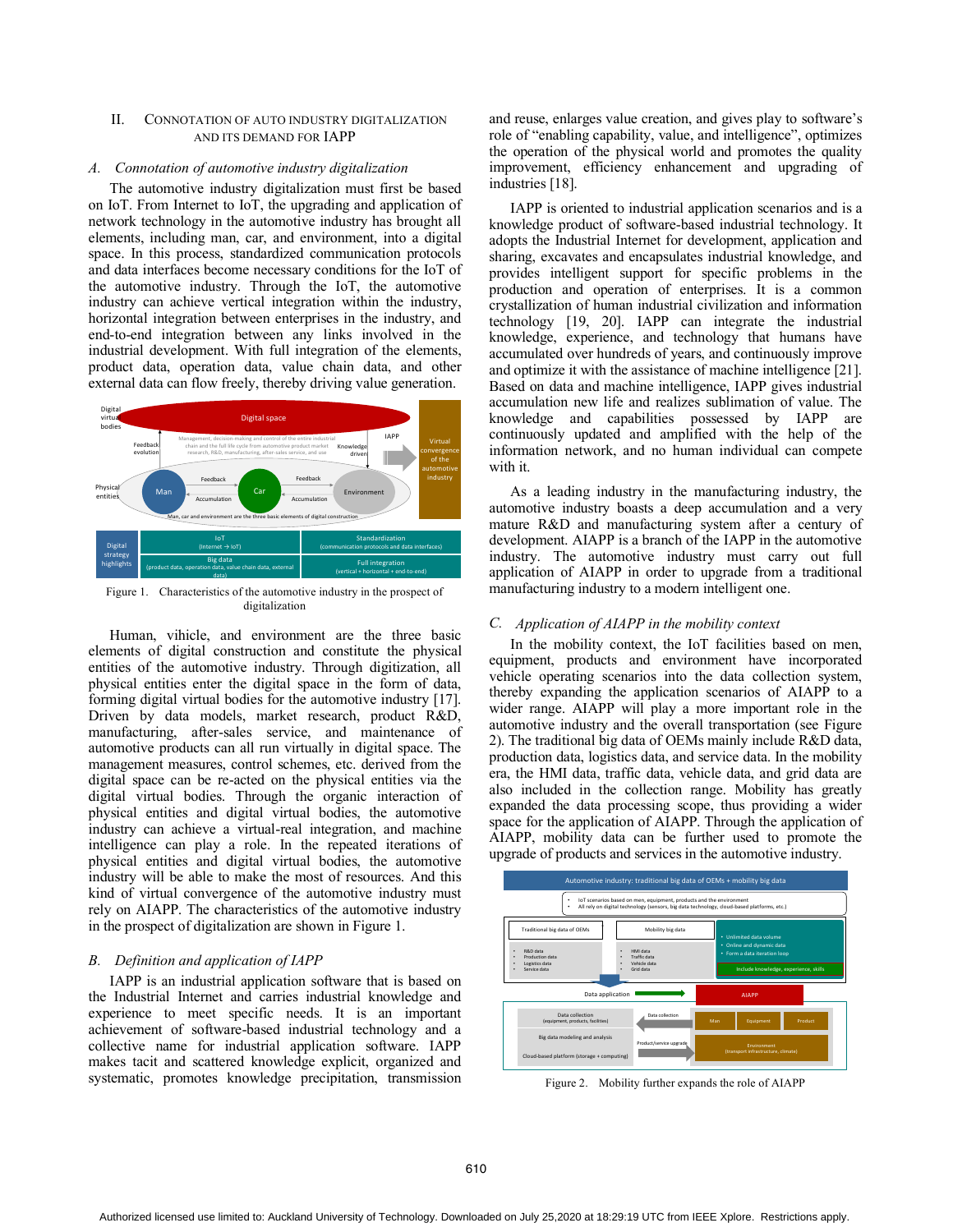# *D. AIAPP drives the transformation of auto parts companies*

The increasing proportion of software in auto parts is an obvious development trend of the current automotive industry. However, traditional auto parts companies mainly design and manufacture tangible auto parts, and they have little involvement in software business and lack corresponding technical personnel. AIAPP development is a rare opportunity for auto parts companies to transform from the original pure hardware production mode to the hardware and software combined production mode. For traditional software companies, it is also an opportunity to further expand cross-domain business space. Traditional auto parts companies and software companies both take advantage of their resources and carry out in-depth cooperation in the form of cooperation and joint venture, which is likely to become a common growth path for auto parts and software companies in the future.

# III. CLASSIFICATION AND DEVELOPMENT ELEMENTS OF AIAPP

# *A. Classification of AIAPP*

### x R&D and design AIAPP

Traditionally, R&D and design is the initial link of the automotive industry. While determining the degree to which a product meets market demands, it also basically determines the cost and delivery time of a product. R&D and design capabilities are also key indicators of whether a company has a competitive advantage. Before the information age, the knowledge and experience required for automotive product design were mainly mastered by some designers, and their sharing and inheritance functions were weak. The success of product development mainly depended on the design team or some members of the team. AIAPP uses data and algorithms to solidify the knowledge, experience, and skills formed in the history of enterprises, and expands applications with the assistance of machine intelligence. By applying the knowledge and experience of all previous designers, each designer can obtain a powerful design ability that is incomparable to the past, which can greatly improve the product R&D capabilities. With the assistance of AIAPP, leading automakers with rich data accumulation will further unleash huge data potential, and those with strong data processing capabilities will be able to further enlarge the gap with their rivals, putting the automotive industry into a situation where the strong get stronger.

• Manufacturing AIAPP

Manufacturing has long been the heaviest link along the automotive industry chain. The automobile manufacturing process involves almost all types of modern manufacturing processes and requires a lot of equipment and manpower. At the same time, this link requires efficient cooperation between OEMs and auto parts companies at multiple levels. Therefore, the automobile manufacturing process has objectively formed a very large system. The world leading automakers with a long history have accumulated rich manufacturing data. Leveraging optimized algorithms to configure manufacturing resources based on manufacturing data is an important way for automakers to tap the potential of resources. Equipment maintenance has always been a major problem faced by manufacturers and is directly related to the smooth operation of the production line, which determines the manufacturing cost and delivery time. The application of AIAPP can enable enterprises to change their maintenance mode from passive to preventive maintenance based on equipment failure prediction, so that enterprises can minimize the negative impact of equipment failure on production [22]. Quality control is also an important area where AIAPP plays a role. Traditionally, the quality control of manufacturers often requires a complex control system, which requires more manpower and material resources. With the assistance of AIAPP, complex quality control tasks can be performed more by machines, which can greatly improve quality control efficiency and further reduce quality control cost.

## • Demand forecasting AIAPP

Market demand forecasting is the basis for product development but faces great difficulties due to poor market information channels under traditional operation models. With market big data and AIAPP, product demand forecasting can be directly based on market data and data analytics models, thereby greatly improving the reliability of market decisions.

Supply chain management AIAPP

The supply chain is the key guarantee for normal operation of the automotive industry. The smoothness of collaboration between OEMs and auto parts companies has also been a key factor influencing automobile production. However, due to the complex structure of automotive products and the inclusion of tens of thousands of parts, the supporting networks faced by OEMs are extremely complicated, resulting in arduous supply chain management tasks. Through the full digitization of OEMs and auto parts companies, a logically integrated virtual network is formed between OEMs and auto parts companies [23]. Supply chain management AIAPP uniformly and intelligently dispatches production factors of OEMs and auto parts companies and can bring a revolutionary improvement in collaboration efficiency between OEMs and auto parts companies.

#### Operation service AIAPP

The routine management and operation of automakers is also a complex system engineering. Especially for OEMs with the basic characteristics of a massive scale, a large number of employees, and complicated businesses, the routine management tasks are burdensome. After the process is digitalized, AIAPP can penetrate into every management link, integrate all the fine-grained tasks of routine management into a unified digital virtual system, replace the paper document flow with electronic information flow, and replace human brain intelligence with machine intelligence, thereby greatly improving management efficiency and reduce error rates.

## *B. Development elements of AIAPP*

The development elements of AIAPP include data collection, cloud computing infrastructure setup, big data processing, and software development, of which data collection is the basis, cloud computing infrastructure is the support, industrial big data is the core, and software development is the key. The specific content and logic are shown in Figure 3.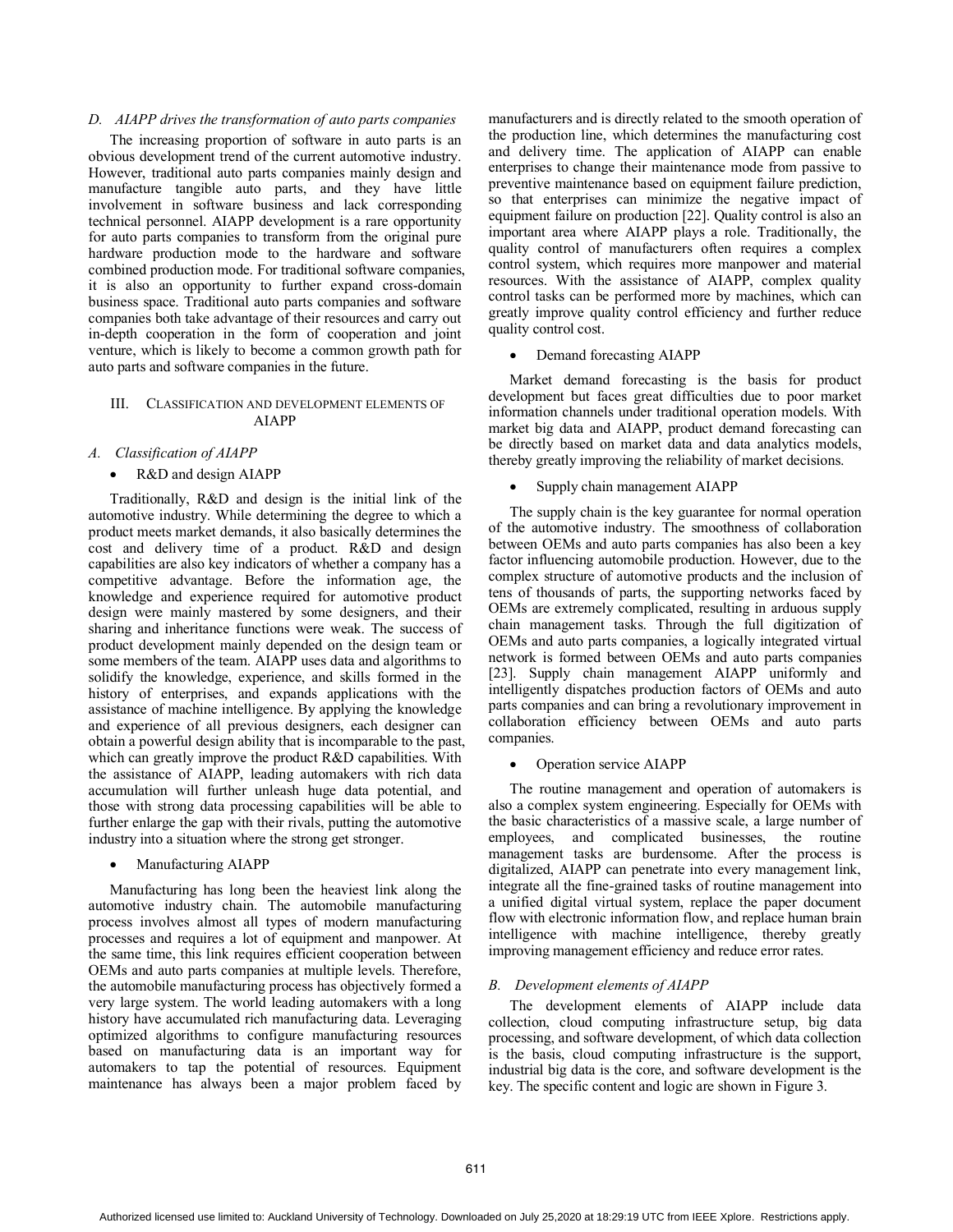In terms of data collection, the work is mainly focused on equipment interconnection and edge computing. The premise of equipment interconnection is that the collection software can perform complete communication protocol analysis on various types of equipment. In order to reduce the central computer processing load and the information transmission load, edge computing technology has also made rapid progress in recent years. Due to little or no consideration for interconnection of traditional equipment, the equipment interconnection in the current automotive industry is generally weak [24]. Edge computing that can play a huge role in reducing the burden on the network is stepwise becoming a key content in digital construction of enterprises. But in general, the automotive industry no longer faces insurmountable technical barriers whether in equipment interconnection or edge computing [25].

In terms of cloud computing infrastructure, China's cloud computing infrastructure market is mature enough. There is no clear gap between China's cloud computing infrastructure and the international advanced one. The continuous investment and deployment by industry giants such as Ali, Huawei, and Tencent have sufficiently improved the cloud computing infrastructure necessary for the development of China's automotive industry.

In terms of industrial big data processing, industrial mechanism models and big data analytics models are the main tasks. However, since different business segments require different mechanism models and analytics models, and there is no need to generalize specific businesses into digital models under the traditional manufacturing model, so this service is still in its infancy. Industrial mechanism models and big data analytics models will become the core content of AIAPP development.

In terms of software development, the traditional software commonly used by automakers, such as Computer Aided Design/Manufacturing (CAD/CAM), Product Lifecycle Management (PLM), and Enterprise Resource Planning (ERP), have become mature. In addition to several internationally renowned software companies from developed countries such as the United States, Germany, and France, a number of Chinese local software companies have also grown rapidly. However, in the current and future software cloudification process, the traditional software cloud-based transformation is still in the hands of several international leading software companies. The AIAPP for enterprises is almost in the blank stage, and its upcoming development boom will provide precious development opportunities for Chinese homegrown software companies.

To sum up, the AIAPP for R&D and design, manufacturing, demand forecasting, supply chain management and operation service is expected to embrace unprecedented development opportunities, and meanwhile bring huge new market space for the communication equipment manufacturing industry and software industry. The development elements of and historical opportunities for AIAPP are shown in Figure 3.



Figure 3. Development elements of and historical opportunities for AIAPP

## IV. DEVELOPMENT DIFFICULTIES OF AIAPP

Although AIAPP has shown huge development potential, due to its own characteristics, its future development still faces a series of unavoidable obstacles, mainly including:

# *A. Difficulties in setting industrial standards*

Due to the characteristics of the automotive industry, the industrial standards for AIAPP are still blank. Compared with the APP for daily use, AIAPP lags behind significantly in standards formulation. In addition to the late start of AIAPP in time, the more important reason is that AIAPP targets at fragmented fields, so it requires a larger number of standards and complicated content, bringing obvious difficulties in standards formulation.

## *B. Difficulties in Technology Integration*

Unlike daily application APP, the automotive industry App emphasizes the organic integration of information technology (IT), operation technology (OT), and communication technology (CT). For a long time, IT, CT and specific technologies of the automobile industry have basically been completely fragmented. For the development of the automotive industry APP, the three types of technology must be interconnected and integrated. However, the vehicle itself is a product with a highly complex structure and also faces stringent safety requirements. Its design and production are very difficult. In addition, due to the huge market size of the automobile, it has a strong driving force for the national industry as a whole, and has become the economic pillar of major industrial powers. The automobile industry has formed a highly specialized technical system after a century of development. Therefore, for the development of APP in the automotive industry, it is difficult for ordinary software developers to complete, and there must be efficient cooperation from automotive technical personnel. The integration of software technology and automotive expertise is a key difficulty facing the development of automotive industry APP. The specific content is shown in Figure 4.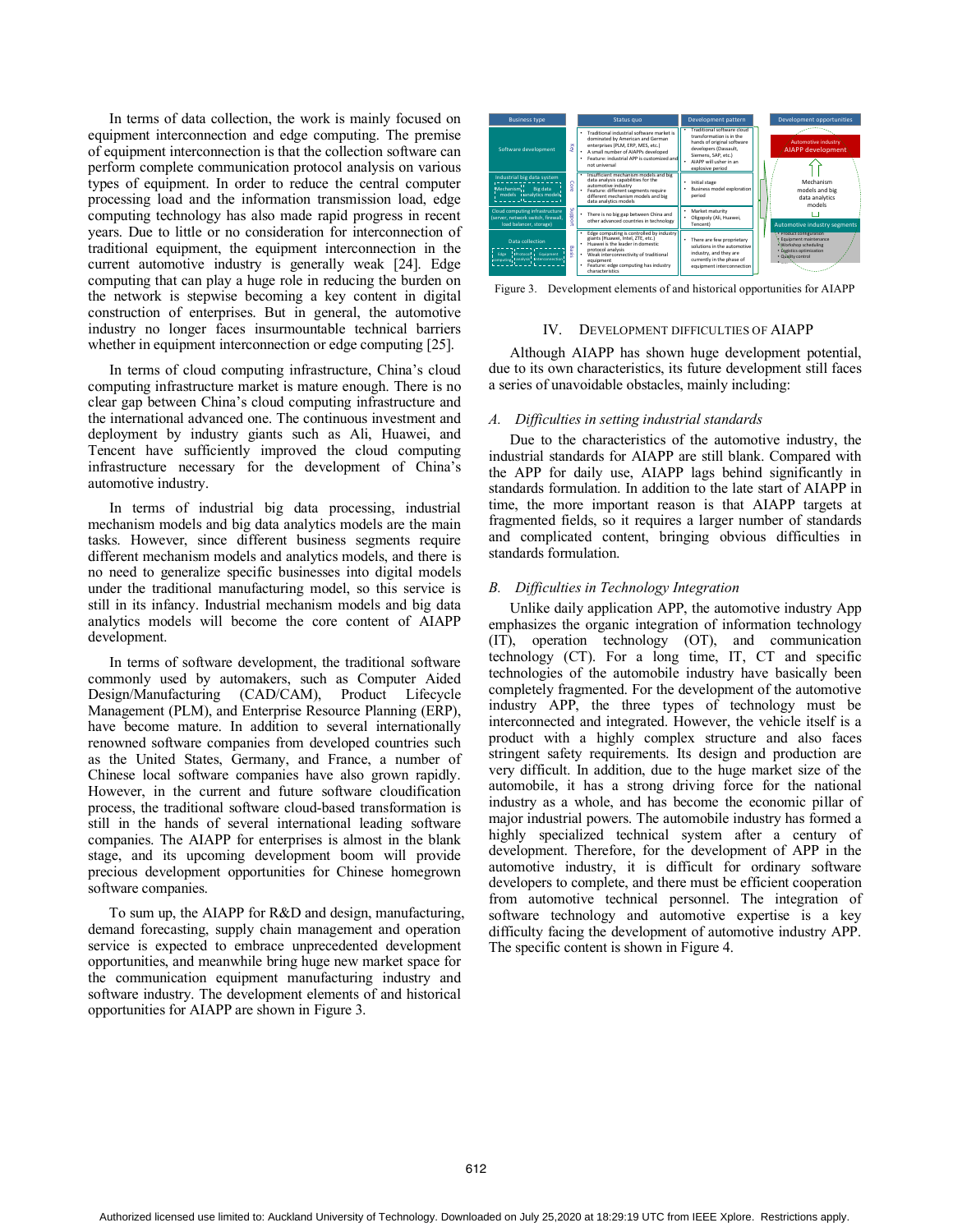

Figure 4. Difficulties in technology integration of automotive industry APP

## *C. Difficulties in Information Sharing*

The development of automotive industry APP means that enterprises digitize their own knowledge, experience, and skills, and finally solidify them in software. It means the risk of information leakage [26] whether for engineers with corporate knowledge, experience, and skills, or for the entire enterprise. At the individual employee level, technical backbone engineers have serious concerns about losing their technological advantage in the enterprise. At the corporate level, there are also huge concerns about the easy loss of technology. Although other conditions required by the automotive industry APP are mature, in terms of this information sharing, there is no safeguard mechanism to satisfy technicians and enterprises. Therefore, individuals and enterprises related to key technologies are currently lacking a strong willingness to share information, which has brought significant difficulties for the development of automotive industry APP.

#### *D. Difficulties in Software cost*

Because industrial APP are often targeted at specific industrial segments, they are highly specialized, resulting in a very limited market size. And this market with limited scale inevitably brings a relatively heavy cost burden to software development enterprises, thereby greatly reducing the willingness of software companies to participate. In terms of software maintenance, this industrial app also requires longterm employment of very professional maintenance personnel, which is also an unbearable long-term burden for software companies. Therefore, general non-professional service providers are often reluctant to participate in the operation of such software due to cost, which makes the automotive industry APP face the difficulty of lacking service providers. Major Difficulties in the development of Automotive Industry APP.

#### V. DEVELOPMENT STRATEGY FOR AIAPP

The important role of the AIAPP in industrial development determines that it will become a key task for automobile enterprises. However, due to a series of specific difficulties in its development process, it is necessary to take reasonable promotion strategies. Combining the general status of the automotive industry and the characteristics of the AIAPP, the development strategy is proposed as follows:

# *A. The Overall Division of Labor and Cooperation of Participants*

The development of automotive industry APP involves government's top-level design and macro-planning, as well as various industry standards required by software. It also requires the division of labor and cooperation of different types of enterprises. Therefore, a clear division of labor among government agencies, industry organizations, OEMs, parts suppliers, and software companies is a prerequisite for the smooth development of automotive industry APP.

As overarching planning and overall service agencies, government departments need to do a good job of comprehensive macro support. First of all, government departments need to make industrial positioning, top-level planning for the automotive industry app, and draw up overall development goals based on the national macro industry strategy. Secondly, government departments should organize senior experts to formulate specific policies for the development of the automotive industry APP based on industrial characteristics. Especially in the early stage of the development of the automotive industry APP, the government is particularly required to launch industrial support policies and financial support policies[27] for key and representative areas, and conduct pilot and demonstration of some typical projects.

Industry organizations such as industry alliances, industry associations, and industry academies need to give full play to their organizational advantages, and do a good job of uploading, intermediation, and industry service. On the one hand, industry organizations need to cooperate with government agencies to implement policies, and on the other hand, they need to make use of the industry's public platform and provide public services such as standard setting and product evaluation. Especially in the formulation of industry standards, industry organizations should base on the public needs of the industry, give play to their professional advantages, and develop various standards that are suitable for the current level of industry development in view of the complexity and fragmentation of the automotive industry APP business. In addition, with the explicit and structured knowledge in the development of the automotive industry APP, the importance of intellectual property protection immediately became apparent. Industry organizations also need to fully absorb corporate opinions and work with the legislature to promote intellectual property protection related to the development of the industrial APP.

As the subject of the development and application of automotive industry APP, various enterprises should actively explore and make bold attempts according to the actual needs of the enterprises and focus on making deployment in their respective business areas. Based on their own advantages and business requirements, OEMs, parts suppliers, and software companies have innovated collaborative models and made stepby-step breakthroughs in APP development in various subdivisions such as R&D and design, production and manufacturing, and warehouse logistics in the automotive industry.

Universities and research institutes are also important participants in the development of automotive industry APP. They should conduct cutting-edge research, formulate service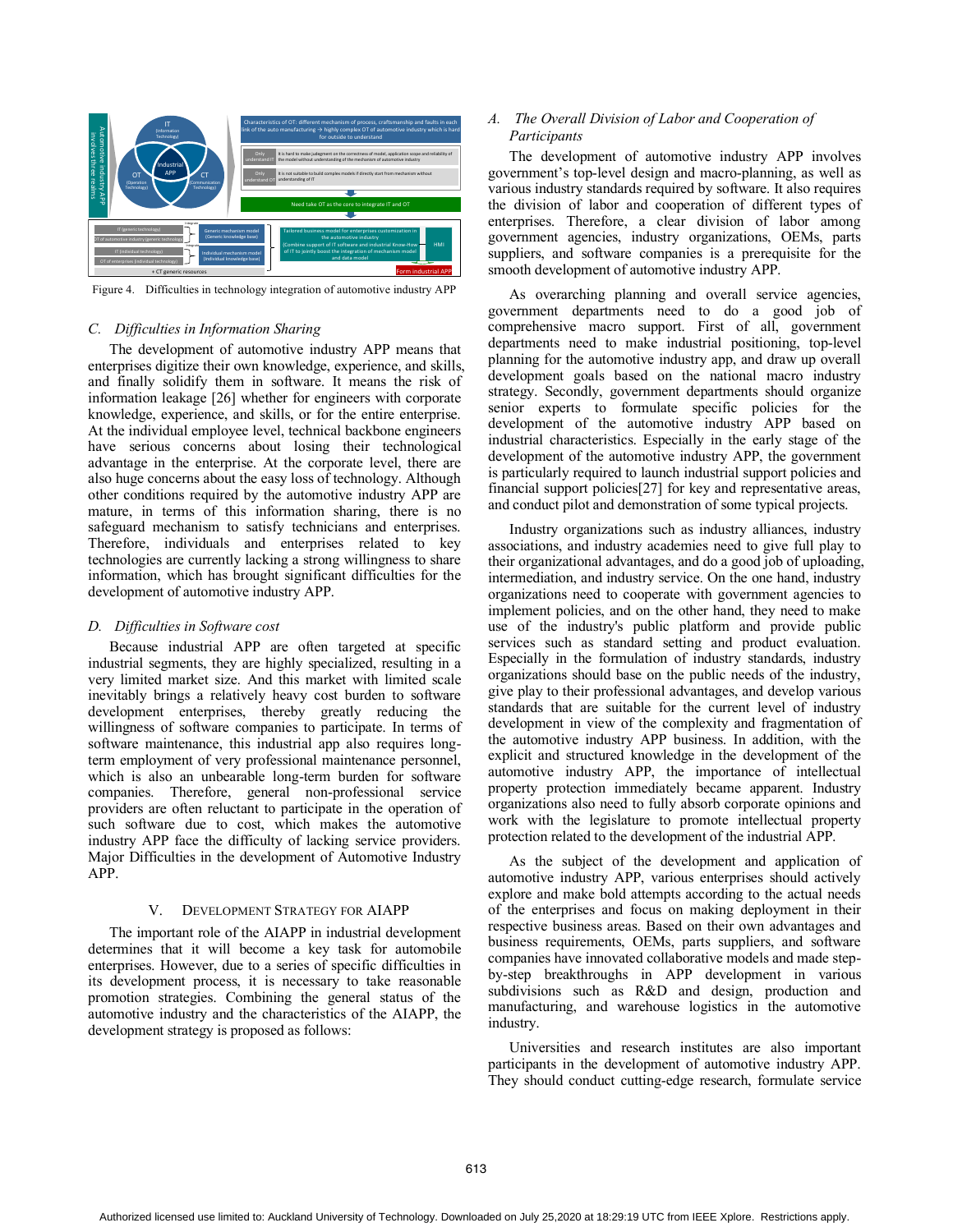industry standards and develop enterprise engineering on key, basic, and common issues in the development of automotive industry APP. Talents are a significant shortcoming in the development of automotive industry APP. Universities and research institutes should also give play to their own advantages in human resources, expand exchanges and cooperation with world-leading scientific research institutions, and shoulder the mission of cultivating talents needed for the development of automotive industry APP[28]. The division of labor and cooperation among the participants in the development of the automotive industry APP is shown in Figure 5.



Figure 5. The division of labor and cooperation among the participants in the development of the automotive industry APP

# *B. Division of Labor and Cooperation Between OEMs and Parts Suppliers*

For the development of automotive industry APP, the cooperation between OEMs and parts suppliers is particularly important. OEMs and parts suppliers have a large number of related businesses and independent businesses. During the development of the automotive industry APP, the division of labor must be clearly defined between OEMs and parts suppliers, and between multi-level parts suppliers. OEMs and large parts suppliers should pay more attention to overall business planning and construction of cloud platforms. Small and medium-sized parts suppliers need to undertake professional and technical work in APP development and carry out specific software development with software companies.

# *C. Collaboration between Auto Technicians and Software Technicians*

The development of the automotive industry APP ultimately requires the joint implementation of automotive technicians and software technicians. At the stage of project planning, the technical personnel of the automobile enterprises need to get agreement on business understanding with the software companies' personnel engaged in mechanism study, algorithm research, software development and testing, jointly determine the technology selection, implementation plan, organization guarantee, etc., and analyze business, technical and economic feasibility. For the construction of the knowledge serving as the core, automotive technicians mainly work on knowledge combing and knowledge decoupling. Software technicians are responsible for structuring knowledge and jointly conducting knowledge review. At the most critical stage of forming the mechanism model and data model from industrial knowledge, software technicians need to learn enough and thoroughly understand the principles of industrial technology to achieve accurate model building. After the software technicians complete the development and packaging, the automotive technicians perform detailed functional verification, after which the two parties collaborate to develop and improve.

# *D. Building of Ecological Environment for the Development of AIAPP*

Building an ecological environment for the healthy development of the automotive industry APP is another focus of future work. From the budding to the development and expansion of the automotive industry APP, it is the key that all stakeholders can realize the expected benefits. Under the current situation, the responsibilities and rights of stakeholders such as OEMs, parts suppliers, software companies, and evaluation agencies still lack a clear boundary. The intellectual property protection mechanism of relevant enterprises and individuals has not yet been formed. As for the protection of property rights, in addition to the restrictions on the data interface of the networking enterprises through the internal access of the software, a mature intellectual property protection mechanism should be formed on the basis of law. In the facet of revenue sharing, it is necessary to further explore the reasonable sharing mechanism of related enterprises and individuals. While realizing the value of industrial APP application, it is also realizing the value of intellectual property rights for knowledge subjects in software promotion.

The development and application of the automotive industry APP requires that many complex links such as standard formulation, product development, and promotion and usage can be carried out smoothly, but currently there are still obvious development obstacles in these links. In order to enable the automotive industry APP to form a benign mechanism for self-driven development, it is necessary to build a model and environment for the common profit of all parties involved. Therefore, aiming to develop the automotive industry APP, except achieving success in specific details, it is also necessary to focus on fostering its complete ecosystem.

# *E. Breakthrough Choices for Developing AIAPP*

Because AI APP involves a complete automotive industrial chain, it is obviously difficult to achieve comprehensive flowering and concurrent development in the short term. Selecting suitable industry links to make key breakthroughs is also an effective strategy to promote the development of AIAPP. Combining the characteristics of each link in the automotive industrial chain, the production and manufacturing link is the most suitable as a breakthrough and entry point for the current development of the automotive industry APP. Production and manufacturing is positioned as the core in the overall deployment of industrial digital construction as it connects R&D with market. The automobile manufacturing process requires vast production equipment, facilities, and production personnel, including a mass of processing links and quality control content. It is also the most complex and burdensome part of the specific business of the automotive industry. The manufacturing process puts forward high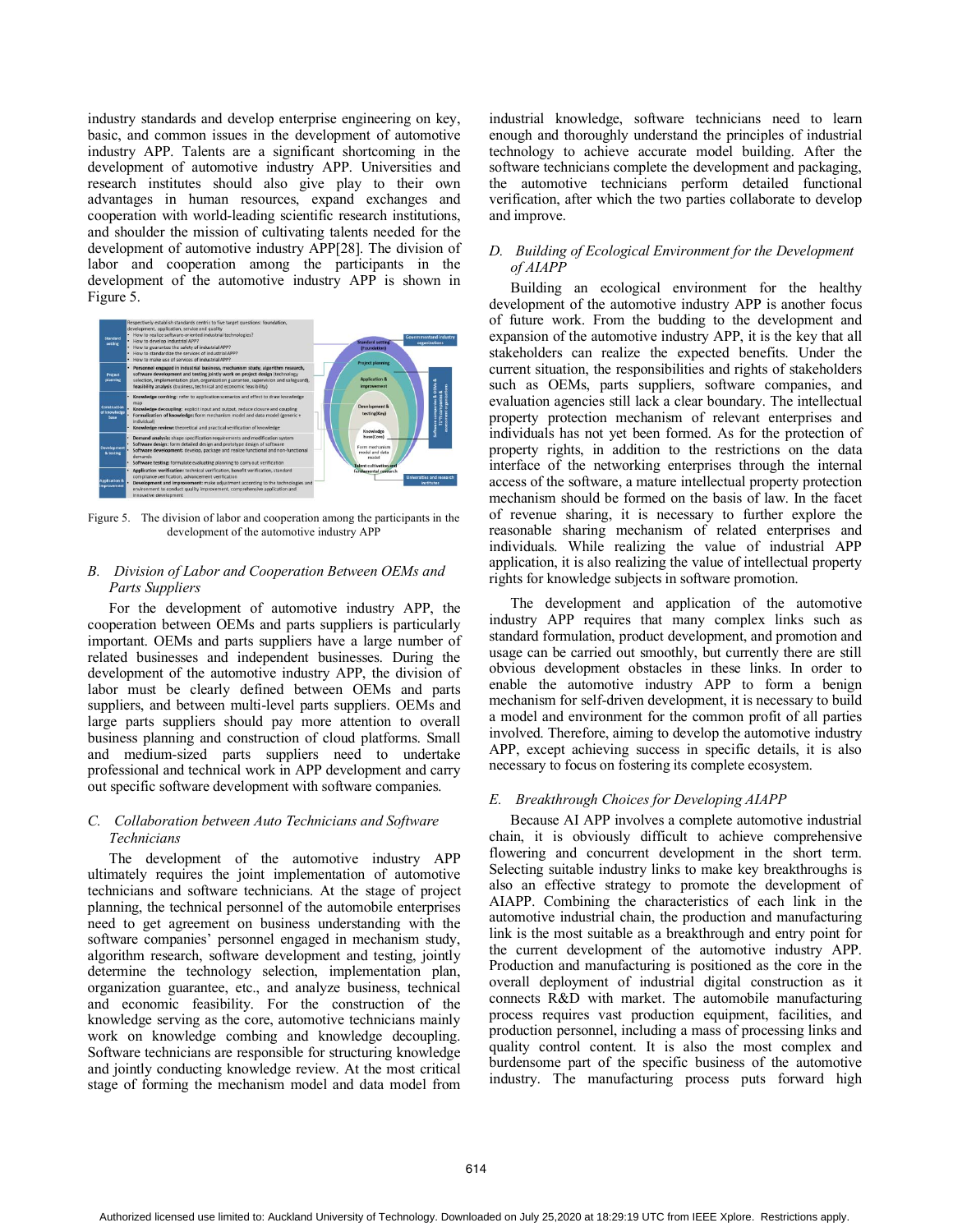requirements on knowledge and experience, has great impacts on product costs, and is related to product quality and supply cycle. During the long-term development, each process stage in stamping, welding, painting and final assembly has accumulated rich data. These data are the basic resources for the industrial APP to play a role, and also the necessary conditions for enterprises to tap the potential of the industrial APP. The development of industrial APP in the automobile manufacturing process can be roughly summarized into three stages: data preparation, model development, and software packaging. At the data preparation stage, the target data needs to be obtained via the device networking and edge computing. The model development phase mainly establishes industrial mechanism models and big data analysis models. Finally, after the software packaging, the industrial APP is formed and provides the target functions such as state perception, real-time analysis, scientific decision-making, and precise execution. The typical process of the development of the automotive industry APP in the manufacturing link is shown in Figure 6.



Figure 6. The typical process of the development of the automotive industry APP in the manufacturing link

## VI. CONCLUSION

The AIAPP is a key aspect of the digitalization of the automotive industry which will drive transformation in auto production models and business models. Mobility greatly expands the application scope of the AIAPP. The automotive industry APP also provides important opportunities for auto parts suppliers to achieve business expansion and transformation. Compared with daily APPs, the development of AIAPP faces a series of specific difficulties, like lack of standards, limited application scope, the need for cross-domain technology integration, difficulties in knowledge sharing, and high operation and maintenance costs. The development of AIAPP generally requires a reasonable division of labor and efficient cooperation among government departments, industry organizations, OEMs, parts suppliers, software companies, and research institutes. The development of AIAPP also needs the in-depth collaboration of automotive technicians and software technicians. The manufacturing link is a great breakthrough and entry point for the development of AIAPP. Forming a reliable information security and intellectual property protection mechanism is a prerequisite for the development and application of AIAPP. It is the key to promote rapid development of AIAPP and create an ecosystem that benefits both companies and individuals.

## ACKNOWLEDGMENT

This study is sponsored by the National Natural Science Foundation of China (71774100, 71403142, 71690241).

#### **REFERENCES**

- [1] K. Zhou, T. Liu, and L. Liang, "From cyber-physical systems to Industry 4.0: Make future manufacturing become possible,". Int. J. of Manuf. Res. Res. 2016, vol. 11, no. 2 , pp.167.
- [2] O. Fisher, N. Watson, L. Porcu, et al. "Cloud manufacturing as a sustainable process manufacturing route," J. Manuf. Syst, 2018, Vol. 47, pp. 53-68.
- [3] X. F. Liu, M. R. Shahriar, S. M. N. A. Sunny, et al, "Cyber-physical manufacturing cloud: Architecture, virtualization, communication, and testbed," J. Manuf. Syst. 2017, Yol. 4, no. 3, pp. 352-364.
- [4] Z. Liu, J. Chen, H. Hao, et al, "The Opportunities and Countermeasures of Implementing c2B in Automobile Industry C2B," Econ. Rev. 2017, no.09, pp. 105-111.
- [5] D. Xiao, S. Hou, "Supply Chain Coordination Mechanism on Capacity Based on Commitment Contract under C2B Mode," Chin. J. Manage. Sci. 2017, no. 4, pp.86-94.
- [6] F. Zhao, Z. Liu, T. Shi, et al, "Comparison and Analysis between Madein-China 2025 and Industry 4.0:Coping Strategies for Chinese Automotive Industry," Sci. Technol. Prog. Pol. 2017, no. 14, pp.85-91.
- [7] X. V. Wang, L. Wang, A Mohammed, et al, "Ubiquitous manufacturing system based on Cloud: A robotics application," Rob. Comput. Integr. Manuf. 2017, no. 45, pp. 116-125.
- [8] F Zhou, X Lin, X Luo, et al, "Visually enhanced situation awareness for complex manufacturing facility monitoring in smart factories," J. Vis. Lang. Comput. 2018, no. 44, pp. 58-69.
- [9] P Helo, M Suorsa, Y Hao, et al, "Toward a cloud-based manufacturing execution system for distributed manufacturing," Comput. Ind. 2014, vol 65, no. 4, pp. 646-656.
- [10] F. Zhao, R. Su, and Z. Liu, "Chinese Auto Supply Chain Best Practices," China Machine Press, Beijing, 2018.
- [11] P Leitao, J. M. Mendes, A Bepperling, et al, "Integration of virtual and real environments for engineering service-oriented manufacturing systems," J. Intell. Manuf. 2012, vol. 23, no.6SI, pp. 2551-2563.
- [12] S Giordani, M Lujak, F Martinelli. "A distributed multi-agent production planning and scheduling framework for mobile robots," Comput. Ind. Eng. 2013, vol. 64, no.1, pp. 19-30.
- [13] X Lin, "Industry APP, Born for Industrial Internet Platforms," Smart Fact. 2018, no. 6, pp. 16-18.
- [14] J Lee, B Bagheri, H A Kao, "A Cyber-Physical Systems architecture for Industry 4.0-based manufacturing systems," Manuf. Lett. 2015, no. 3, pp. 18-23.
- [15] A. W. L. Yao, R. T. Lin, "Development of a cloud based remote mobile monitoring and control system for manufacturing," Appl. Mech. Mater. 2015, vol 789-790, pp. 1082-1086.
- [16] N Ruiz, A Giret, V Botti, et al, "An intelligent simulation environment for manufacturing systems," Comput. Ind. Eng. 2014, vol 76, pp. 148- 168.
- [17] H. Hu, M. Zhao, Z. Ning, "Three-Body Intelligence Revolution," China Machine Press, Beijing, 2016.
- [18] X An, "Refactoring: The Logic of Digital Transformation," Publishing House of Electronics Industry, Beijing, 2019.
- [19] C. Guo, J. Wang, "Arguments on Industrial APP," Smart Fact. 2018, no. 05, 1.
- [20] C. Yang, K. Xie, "Traceability of Industrial APP: Software Orientation of Knowledge," Chin. Econ. Info. 2018, no.10, pp. 72-80.
- [21] Y Zhang, S Ren, Y Liu, et al, "A big data analytics architecture for cleaner manufacturing and maintenance processes of complex products," J. Clean. Produc. 2017, S0959652616310198.
- [22] H. Stefan, "Application of Industrial App In the Process of Maintenance ," Smart Fact. 2018, no. 7, pp. 24-26.
- [23] Z Liu, F Zhao, "On Automotive Industry," China Machine Press, Beijing, 2017.
- [24] J. Li, G. Li, "The Oretical Research of the Informationization of Small and Medium-sized Enterprises," Value Engi. 2005, no. 10, pp. 79-80.
- [25] H Lu, C Weng, "Smart manufacturing technology, market maturity analysis and technology roadmap in the computer and electronic product